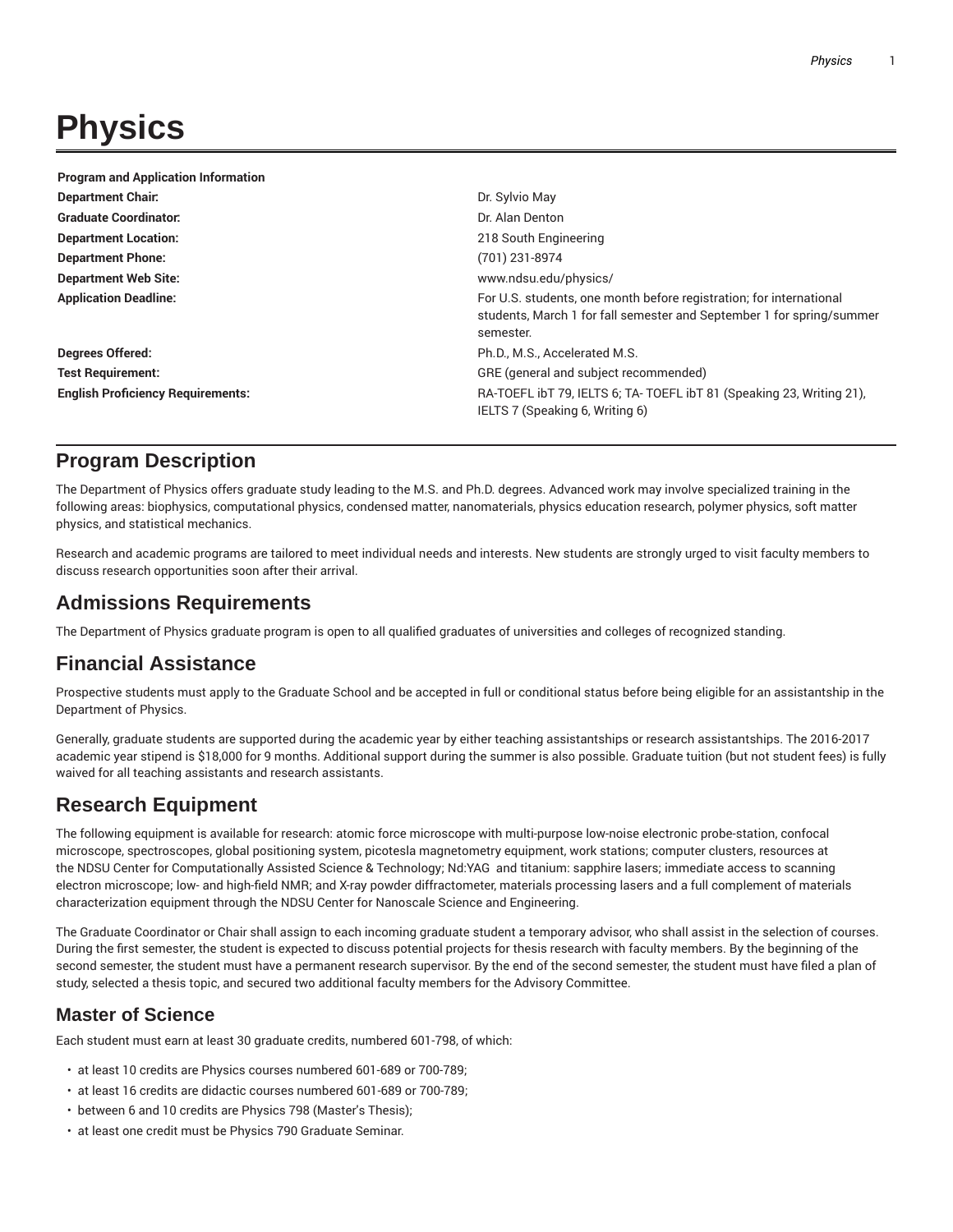Students are required to attend all seminars and colloquia.

### **Accelerated Master of Science**

Students must meet all requirements of the Physics bachelor and master programs. For the master's degree, students must earn at least 30 graduate credits, numbered 601-798, with these conditions:

• At least 21 credits are didactic Physics courses from this list:

PHYS 611, 611L, 613, 615, 662, 681, 685, 686, 752, 758, 761, 771, 781, 782

Up to 15 credits from this list may count toward the bachelor program requirements. It is recommended that students take the 600-level of PHYS 462/662, 485/685, and 486/686 while fulfilling the requirements for the bachelor's degree.

- Between 6 and 8 credits are PHYS 798 (Master's Thesis), with the goal to publish a paper based on the thesis research, although this is not a requirement to graduate.
- At least one credit is PHYS 790 Graduate Seminar.

### **Doctor of Philosophy**

The Ph.D. program requires the completion of at least 90 graduate credits, numbered 601-899, of which:

- 16 are the required physics courses (752, 758, 761, 771, 781, and 790);
- 27 or more must be in letter-graded courses;
- No more than 12 credits are in non-physics courses.

Credits used to satisfy the requirements for the M.S. degree may be included in the total. Students are required to attend all seminars and colloquia.

#### **Comprehensive Examination**

By the end of their fourth semester, students:

- submit a report that summarizes their research results so far and details a research plan for the rest of their research work;
- give a talk about their research accomplishments and plans; and
- must pass an oral examination by the Advisory Committee to confirm doctoral candidacy.

Students who pass the comprehensive examination and, at the time of the exam, have completed 30 credits (16 of which are didactic) will earn a master's degree and be eligible to participate in commencement that semester. Students should choose the Ph.D. + master's option from the dropdown menu on the Doctoral Degree Plan of Study and on the Request to Schedule Examination. After students have passed the comprehensive examination, they should complete the Exit Survey and the Degree Application. A link to these items will be emailed to them by the Graduate School.

If the student fails the comprehensive examination, she/he will be given the opportunity to repeat the examination in the next semester (this examination can be repeated only once). Alternatively, the student may elect to work for a master's degree instead.

Students should submit their doctoral thesis for examination at the end of their fourth year

#### **Dissertation Video**

Doctoral students are required to submit a three-minute video summarizing their dissertation research for a lay audience. The video should be produced, with guidance from the thesis supervisor, during the final semester of study and presented to the supervisory committee at the final defense.

For the comprehensive and final examinations, students must submit the appropriate forms to the Graduate School.

#### **Warren Christensen, Ph.D.**

Iowa State University, 2007 Postdoctoral: University of Maine, 2007-2009 Research Interests: Physics Education Research, Student Content Understanding, Curriculum Development

#### **Yongki Choi, Ph.D.**

.

The City University of New York, 2010 Postdoctoral: University of California Irvine, 2010-2014 Research Interests: Nano-Bio-physics, Nano-electronics, Single-Molecule science

#### **Andrew Croll, Ph.D.**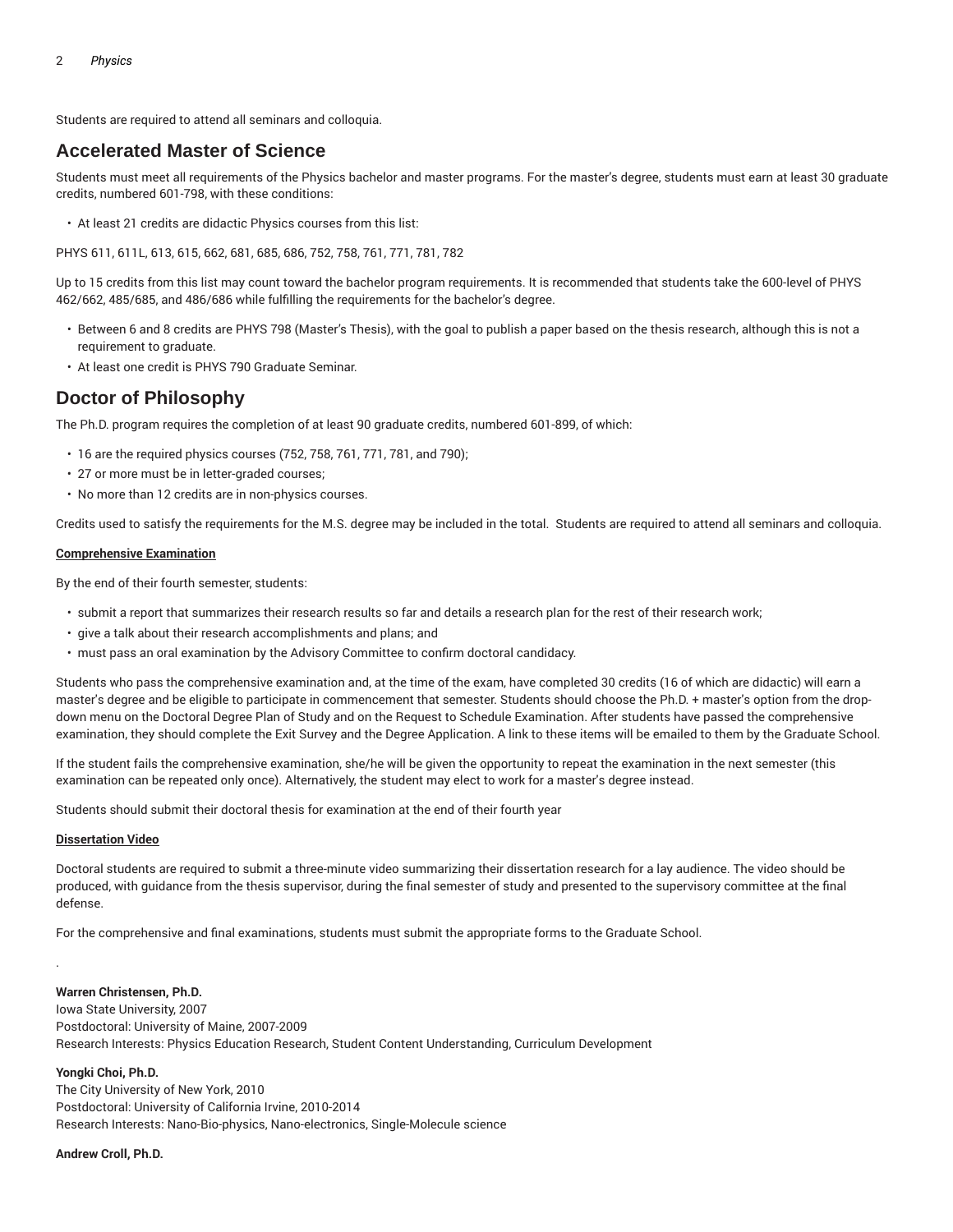McMaster University, 2009 Postdoctoral: University of Massachusetts, 2008-2010 Research Interests: Polymers, Diblock Copolymers, Thin Films, Pattern Formation, Mechanics

#### **Alan R. Denton, Ph.D., Graduate Coordinator**

Cornell University, 1991 Postdoctoral: University of Guelph, 1991-94; Technical University of Vienna, 1994-95, Research Center Julich, 1996-98 Research Interests: Soft Condensed Matter Theory, Computational Physics

**Eric Hobbie, Ph.D.** University of Minnesota, 1990 Research Interests: Nanotechology, Nanoparticles, Polymers, Optics and Rheology

**Andrei Kryjevski, Ph.D.** University of Washington, 2004 Research Interests: High Energy Partical Theory, Nuclear Theory, FirstPrinciples Numerical Techniques for Fermi Systems

**Mila Kryjevskaia, Ph.D.** University of Washington, 2008 Research Interest: Physics Education

**Sylvio May, Ph.D., Department Chair** Friedrich-Schiller University, 1996 Research Interests: Physics of Lipid Membranes, Biophysics

**Orven Swenson, Ph.D.** Air Force Institute of Technology, 1982 Research Interests: Laser Materials Processing, Optics Education

**Alexander J. Wagner, Ph.D.**

University of Oxford, 1997 Postdoctoral:MIT, 1998-2000, Edinburgh, 2000-2002 Research Interests: Computational Soft Matter , Phase Separation, Diffusion, Interfaces Physics

## **Emeritus**

**Ghazi Q. Hassoun, Ph.D.** University of Minnesota, 1963 Postdoctoral: University of Michigan, 1963-65 Research Interests: Foundations of Quantum Mechanics

**Daniel M Kroll, Ph.D.** University of Chicago, 1973 Research Interests: Theoretical and Computational Modeling of Complex Fluids and Biomembranes

**Charles A. Sawicki, Ph.D.** Cornell University, 1975 Postdoctoral; Cornell University, 1975-79 Research Interests: Acoustics, Biophysics, Geophysics

**Mahendra K. Sinha, Ph.D.** Pennsylvania State University, 1961 Postdoctoral: National Research Council (Ottawa), 1964-66 Research Interests: Field Emission and Field-Ion Microscopy Adjunct

# **Adjunct Faculty**

**Stuart Croll, Ph.D.** University of Leeds, 1974 Research Interests: Weathering Durability, Film Formation, Internal Stresses In Films, Modern Art Conservation, and History of Paint Technology

**Eric M. Foard, Ph.D.** North Dakota State University, 2013 Research Interests: Theoretical, Computational, Soft Matter, and Phase Separation Physics

**Kenneth Lepper, Ph.D.**